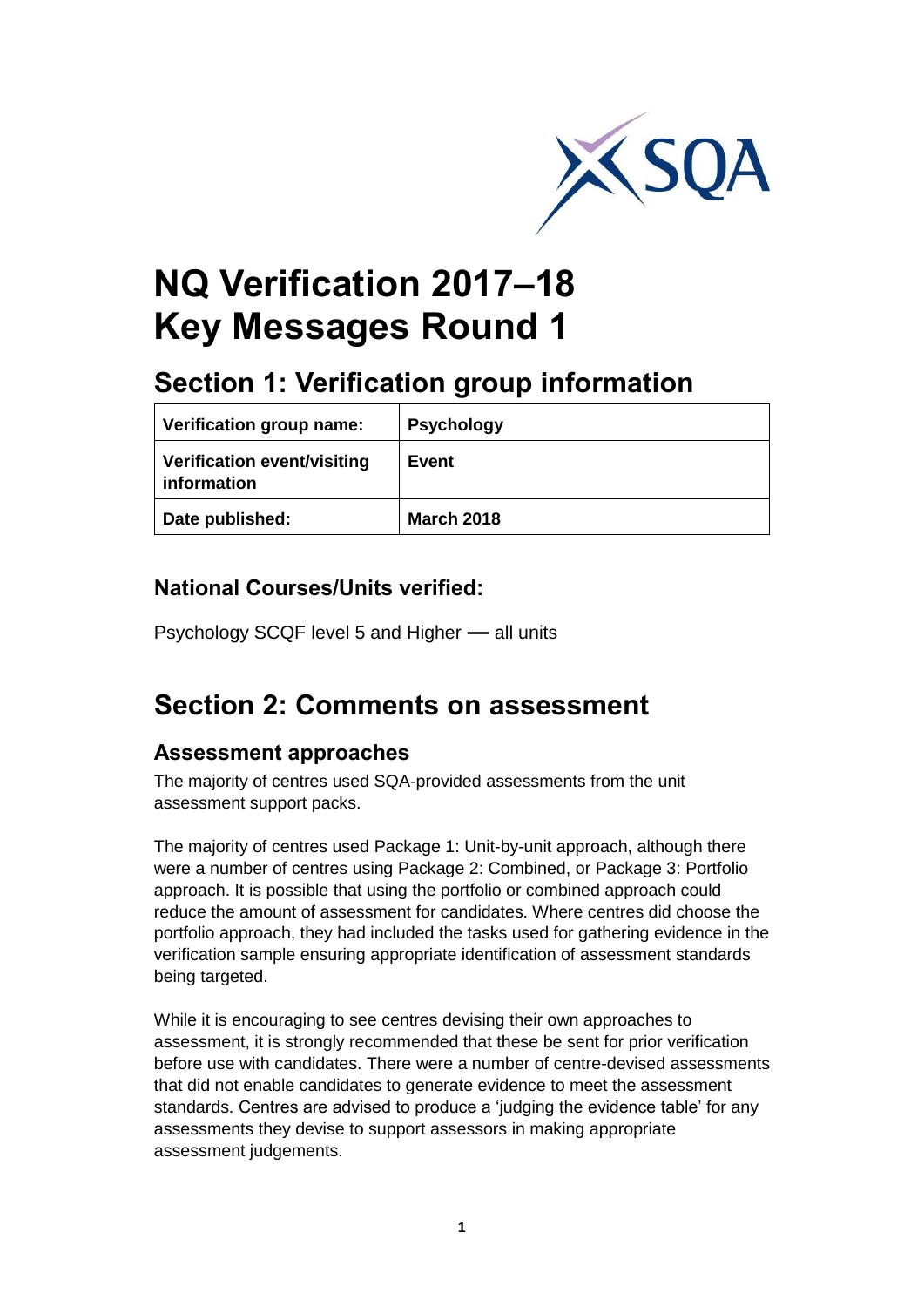Some centres successfully adapted the judging evidence table for the SQAprovided unit assessment support packs supporting the assessment process for assessors. Column four of the judging evidence table can be adapted to fit a topic even when using the SQA-provided unit assessment support pack. Attention is drawn to column three of the judging evidence table which details the requirements for each assessment standard.

Centres should note that assessing a whole unit using a closed-book approach increases the level of demand for their candidates and as such they are potentially being disadvantaged.

Centres are advised that the SQA-provided Unit Assessment Support Pack: Package 1: Unit-by-unit approach for H262 76 Higher Psychology: Social Behaviour requires one topic to be used as the basis for each assessment standard. Any re-assessments could therefore be completed on the second topic from this unit.

Centres are advised to develop a more secure understanding of the differences between unit assessment and course assessment. Centres might find it helpful to review their unit assessment tasks to ensure that these are aimed at gathering evidence of minimum competence in the assessment standards.

#### **Assessment judgements**

The verification team were able to confirm assessment judgements for most centres. Where this was not the case, assessment judgements had either not been securely based on the published assessment standards of the units, or centres had used alternative approaches to make assessment judgements. In some instances, centres were lenient in judging application of knowledge. This occurred predominantly for unit H262 76 Higher Psychology: Social Behaviour assessment standard 1.3: 'Applying understanding of social psychology to everyday behaviour' where candidates had explained an everyday behaviour using concepts but not research. Centres should be aware that in order to achieve this assessment standard candidates are required to both 'explain everyday social behaviour with reference to concepts and/or theories' and 'explain everyday social behaviour with reference to research evidence'. This information can be found in the third column of the judging evidence table for the unit assessment support packs for the unit H262 76 Higher Psychology: Social Behaviour. Centres are also reminded that the requirement of the unit is for 'everyday behaviour'.

In addition, some centres were lenient in judging the stages of the research process for assessment standard 1.1: Explaining the stages of the research process for the unit H260 76 Higher Psychology: Research. Candidates had either not explained all the stages of the research process or described the stages but not explained them. Centres are directed towards pages 3 and 8 of the SQA-provided Unit Assessment Support Pack: Package 1: Unit-by-unit approach where the required eight stages of the research process are listed. Centres should be aware that this assessment standard was updated in August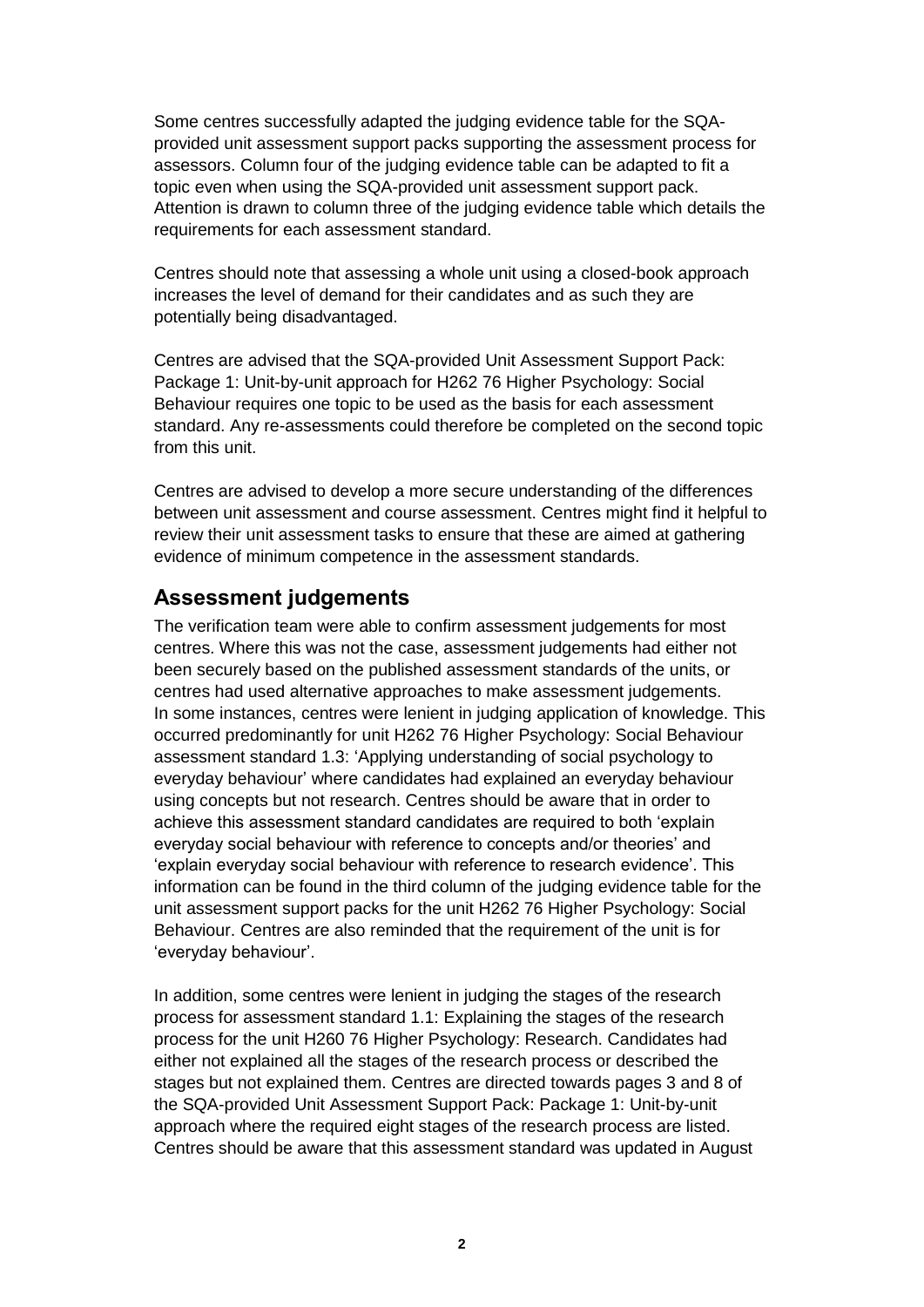2016 and candidates are now required to explain each of the eight stages of the research process.

Centres are also directed towards the generalised marking instructions for explanations of skill terms. These are found on any past paper on SQA's website.

For the unit H261 75 SCQF level 5 Psychology: Individual Behaviour, a small minority of centres used research studies instead of theories to provide evidence for assessment standards 1.2 'Explaining the behaviour using psychological approaches and theories' and 1.3 'Explaining the strengths and weaknesses of the psychological approaches and theories used to explain the behaviour'. Centres are reminded that there is no requirement for candidates to provide lengthy descriptions of specific studies and where research evidence is provided the assessment still requires approaches and theories. Using a research study instead of a theory therefore impacts on the likelihood of achieving both assessment standards 1.2 and 1.3.

There were some instances of inaccuracies in assessment judgements and centres are reminded to use the judging evidence table when making assessment judgements if using an SQA-provided unit assessment support pack.

Many centres had good practice in checking assessment judgements, eg crossmarking. In addition, many centres had good practice with respect to the activities of the internal verifier who sampled scripts in an agreed manner and recorded the details and decisions from this activity.

Most centres entered candidates for the appropriate level.

Many centres provided clear checklists or grids indicating where assessment standards had been achieved, which was helpful during the verification event. Identifying where assessment standards were met on candidates' scripts was noted as good practice as it provided very clear, supportive feedback for candidates to measure their own progress.

## **Section 3: General comments**

It is important that centre-devised assessment materials relate clearly to the assessment standards for each outcome. Prior verification of centre-devised assessment materials should ensure this and is recommended.

Centres should ensure that assessments devised internally address all the relevant assessment standards for the unit outcome and give candidates the opportunity within the task to be able to demonstrate their performance against the standards.

The verification team were encouraged to see evidence of personalisation and choice in some approaches to assessment, particularly in candidate posters and presentations. Candidates seemed engaged with the subject and demonstrated ownership of their learning.